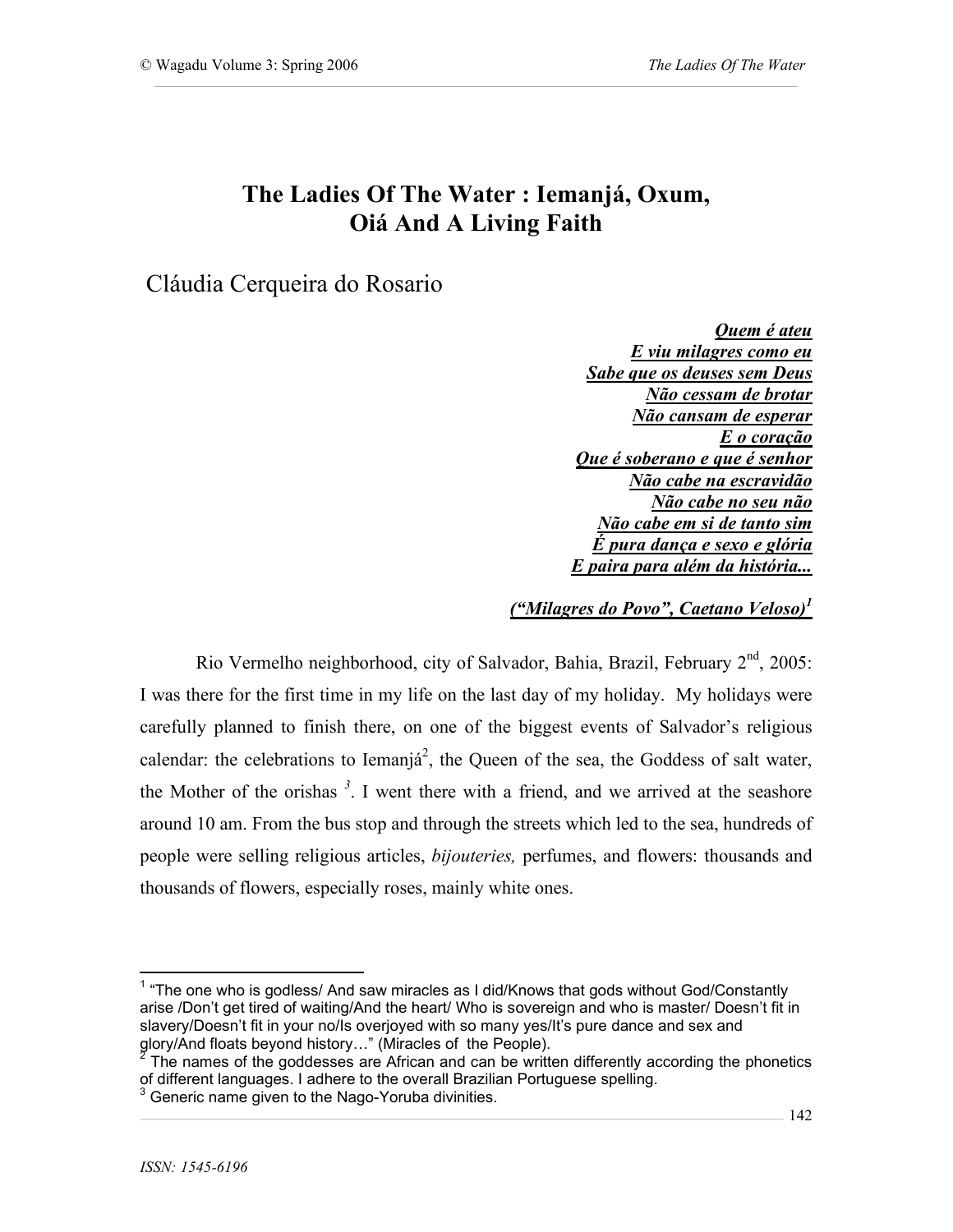The name Iemanjá comes from the yoruba expression *Yèyè omo ejá* - " mother whose kids are fishes". This deity was brought to Brazil by African slaves

 ( *c.* 1530—1888). Iemanjá is the best known deity of African-origin religion, at least in Brazil, whose fundamental representations, the so-called "orishas", are those related to the vital forces of existence. This religion survived in Brazil both in its more African forms - as in the Candomblé - and in syncretized forms with religious elements of European and indigenous cultures – as in Umbanda. Iemanjá is known all along the Brazilian coastline in addition to Rio Vermelho´s festival, She can also be seen and honored in many festivals at New Year´s Eve celebrations where she is offered with flowers and gifts thrown into the sea by people in thanksgiving and by those asking Her some special blessing. And as pointed out in Armando Vallado (2002, p. 226), Iemanjá is part of a socio-religious phenomenon that is present not only in the cult centers in Candomblé and Umbanda, but also in the large popular festivals on Brazilian beaches<sup>4</sup>, in people's conversations, and in many cultural expressions. She therefore is known by everyone in Brazil – even by followers of other religions. For the Brazilian people, both with a higher and a lower degree of education, or different ways of understanding Iemanjá, both in sacred and in profane ways, She is the Queen of the Sea, and Her festivities are shown in magazines, newspapers and tv networks. For that alone, "Iemanjá is Brazilian and African. She´s the great African mother of Brazil" (VALLADO, 2002).

On the seashore, I visited a house built by local fishermen, where they store their crafts and do their business. This building has two sections : the so-called "Casa do Peso" ("House of the Weight"), for the use of the fishermen, and the "Casa de Iemanjá" ("House of Iemanjá") , a kind of temple to the sea Goddess, and this is the place where gifts are delivered to be taken to the orisha on the day of celebration. The house is located just beside a Catholic church, the Church of Santana. Between the two buildings in another structure especially prepared for the occasion is a long line of people, bringing gifts and flowers, to be taken by boat some kilometers away into the sea, to be offered to

<sup>4&</sup>lt;br>A Vallado describes in his book a February 2<sup>nd</sup> celebration in the Rio Vermelho neighborhood in Salvador, Bahia, in 1999, as well as a December  $8^{th}$  celebration at Praia Grande, São Paulo- the day dedicated to Our Lady of Conception – and a December 31<sup>st</sup> celebration in Santos, São Paulo, the latter typically occurring all along the Brazilian Coastline on the last day of each year (2002, p. 168-195).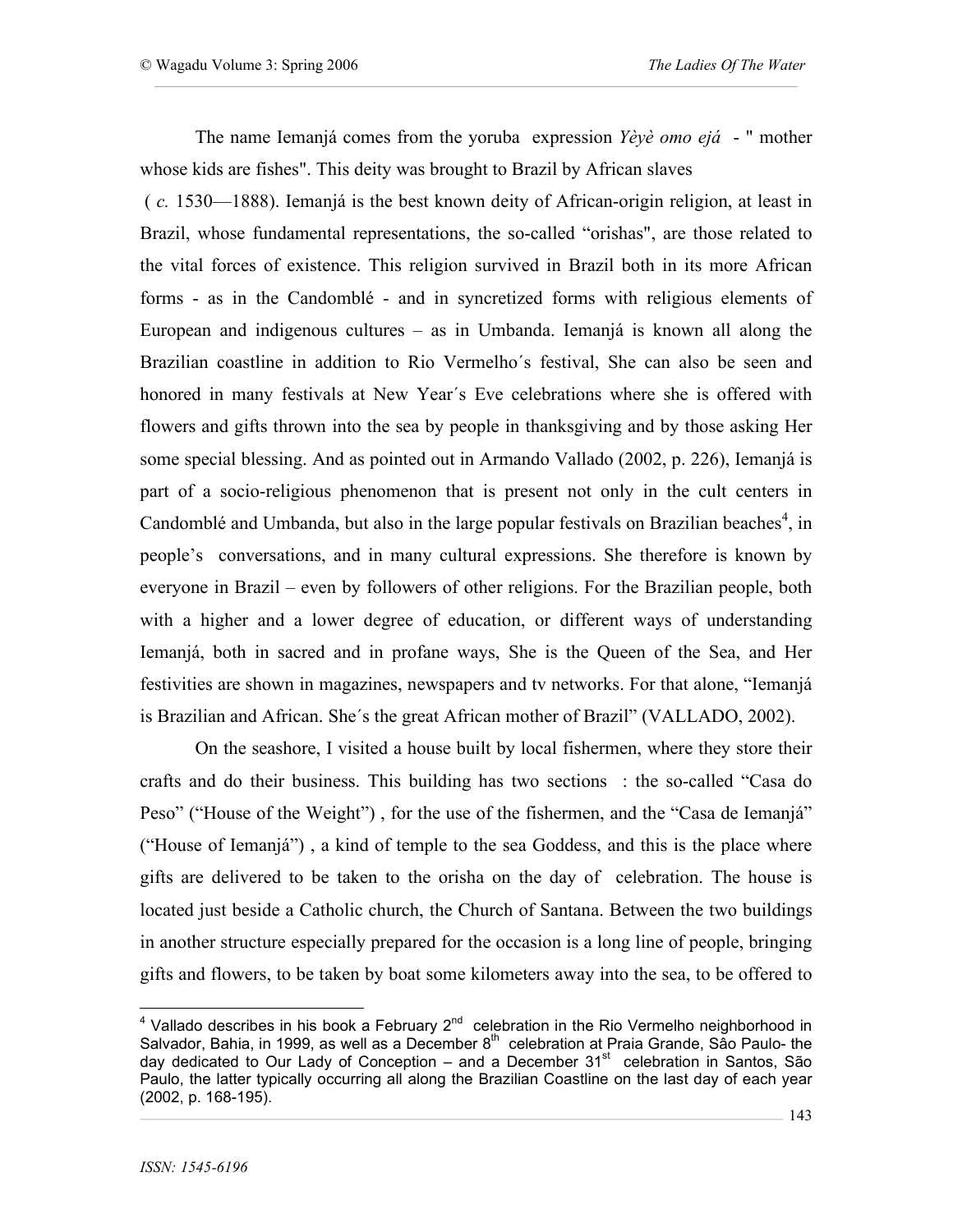Iemanjá at the end of the day. On this Wednesday the line of people was itself several kilometers long. Many people were dressed in white, the traditional color of the Afro-Brazilian faiths, many others in their daily working gear, probably because they would have to go to work after their act of faith. . Moreover - as is very common in the Brazilian religious universe – on line were also people of other faiths distinct from the Afro-Brazilian ones who, nevertheless, went to praise the Queen of the Sea, and all that She represents. One of the reasons for this wide-spread worship is that Iemanjá is widely syncretized in Brazil and in other places in the Americas, with some epiphanies of Mary, "Our Lady," the mother of Jesus. So, many people who learned to praise Mary, in the Christian tradition, see something of Her in the very motherly face of Iemanjá. The soul – and the faith - of a people is conceived beyond theologies. Both are images of the archetypal  $<sup>5</sup>$  Great Goddess: the Great Mother, the source of life $<sup>6</sup>$ .</sup></sup>

I intended to wait on line, but there, on a very sunny and especially hot day, the line seemed to me more of a penitence than a celebration. So, I went to the beach, took my shoes off, and climbing some rocks found myself face to face with the sea, in a place where the waves smashed beautifully spreading their white foam around. When I had just gotten there, a huge wave hurled a wall of water in front of me. I was virtually paralyzed, but instead of falling heavily over me, it flowed back and just touched me gently with its drops that fell upon my white dress (bought especially for the occasion) as softly as Summer rain. And suddenly I forgot the wishes and the thanks I had carefully thought to say to Her . And then I was just *there*, nothing more than being *there* in front of the sea, with six roses and a gift that I offered to the waves; nothing more than being part of that and of everything at the same time. And at the same time, the celebration was taking place behind me, with the long line of worshippers, and I suddenly understood both those ones who stood on line and the other ones who, like me, had decided not to: both the happy ones and the suffering ones who were there at the same time.. Both experienced

 $5$  When we use the term "archetype" and others derived from it we are taking them in the sense of the Carl Gustav Jung ´s analytic psychology : as designating the contents of the collective unconscious, that constitute universal and archaic images that have been existing from remote times, and whose most incisive expressions can be found in the myth.<br><sup>6</sup> About the "Great Goddess Worship", I would recommend STONE (1978), and her text on

<sup>&</sup>quot;Goddess" at ELIADE(1997).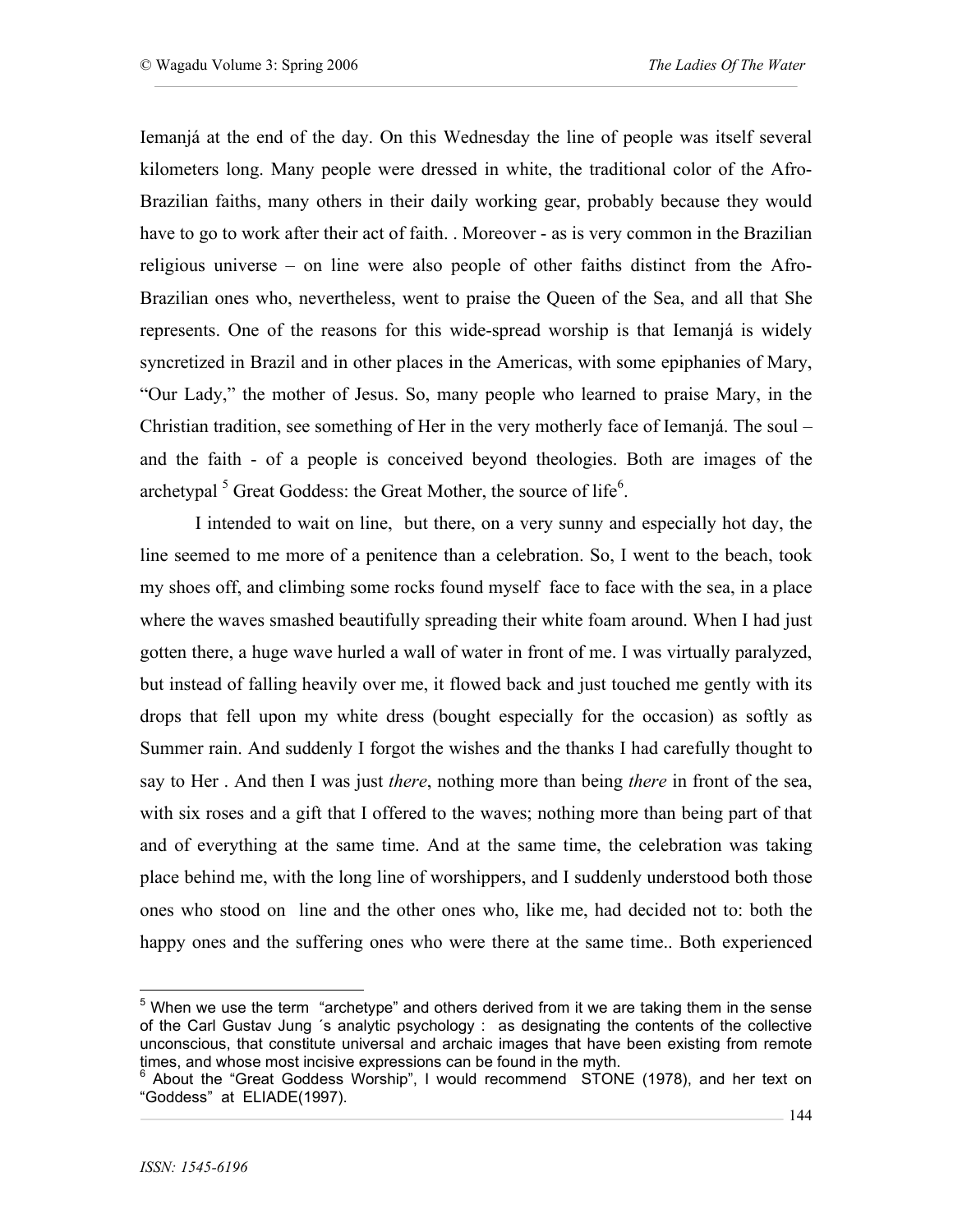the sense of penitence and the sense of grace, and a collective religious feeling. I learned afterwards that around one hundred and fifty thousand people were in Rio Vermelho that day  $\frac{7}{1}$ . And they were there to celebrate an act of faith, and joy as well, both in sacred and profane ways. This was an enormous celebration, centered upon the archetype of the Great Mother, clothed in the myth of Iemanjá, that joined all those people together.

 From the religious point of view, we could perceive what Rudolf Otto (1958, p.120) called "numinous" – the feeling, or experience, or intuition of the holy – and that, according to him, designates the deepest and most fundamental element in all powerful and sincerely felt religious emotion. According to him, such an emotion consists of people's faith in salvation, trust, love – rational elements - but more than that, there also exists another element , a non-rational factor, a feeling that determines their faith. See Otto(1958, p. 12),

…follow it up with every effort of sympathy and imaginative intuition wherever it is to be found, in the lives of those around us, in sudden, strong ebullitions of personal piety and the frames of mind such ebullitions evince, in the fixed and ordered solemnities of rites and liturgies, and again in the atmosphere that clings to the old religious monuments and buildings, to temples and to churches. If we do so we shall find we are dealing with something for which there is only one appropriate expression, *mysterium tremendum*.

Simultaneously with the festival, on February  $2<sup>nd</sup>$  2005, was also the eve of the official beginning of Salvador's carnival. The city was full of tourists both from other parts of Brazil and from abroad. It is an enormous celebration, and, as noted in Vallado (2002), that's when carnival really begins, after the "purification in the sea," after Iemanjá's celebration, whenever that particular year's festival takes place. In the Rio Vermelho festival, and maybe especially this year, the religious rite of Iemanjá's festivity and the profane rite of carnival happen almost at the same time. Eliade (ca.1970), shows us that time and space are fundamental categories which enable us to better understand the phenomenon of the holy. There is a qualitative difference between the nature of space and time in the holy sense, and its nature in the profane – or ordinary – sense. This qualitative difference determines the various different manifestations of the holy. The Iemanjá celebration at Rio Vermelho beach on February 2<sup>nd</sup> is a space/time phenomenon where both aspects converge, and the power of an archetype, the one of the Great Mother, expressed through a myth – the one of Iemanjá, and others that allow syncretic identifications – shows us its influence beyond the religious and the secular.

Leaving the beach, I saw that the line of people was getting longer and many other

things were happening on the boardwalk beside the seashore. From every corner, groups

<sup>&</sup>lt;sup>7</sup> Source : the Internet site Bahia.com.br ( $\frac{http://www.bahia.com.br)}{http://www.bahia.com.br)}$ , that in a note on the link Salvador – Festas Religiosas – Festa de Iemanjá states that at 5:30 pm., February  $2^{nd}$  2005 there were around 150.000 people in the Rio Vermelho neighborhood, when, amidst fireworks, 350 boats launched into the sea with the flowers and gifts to Iemanjá.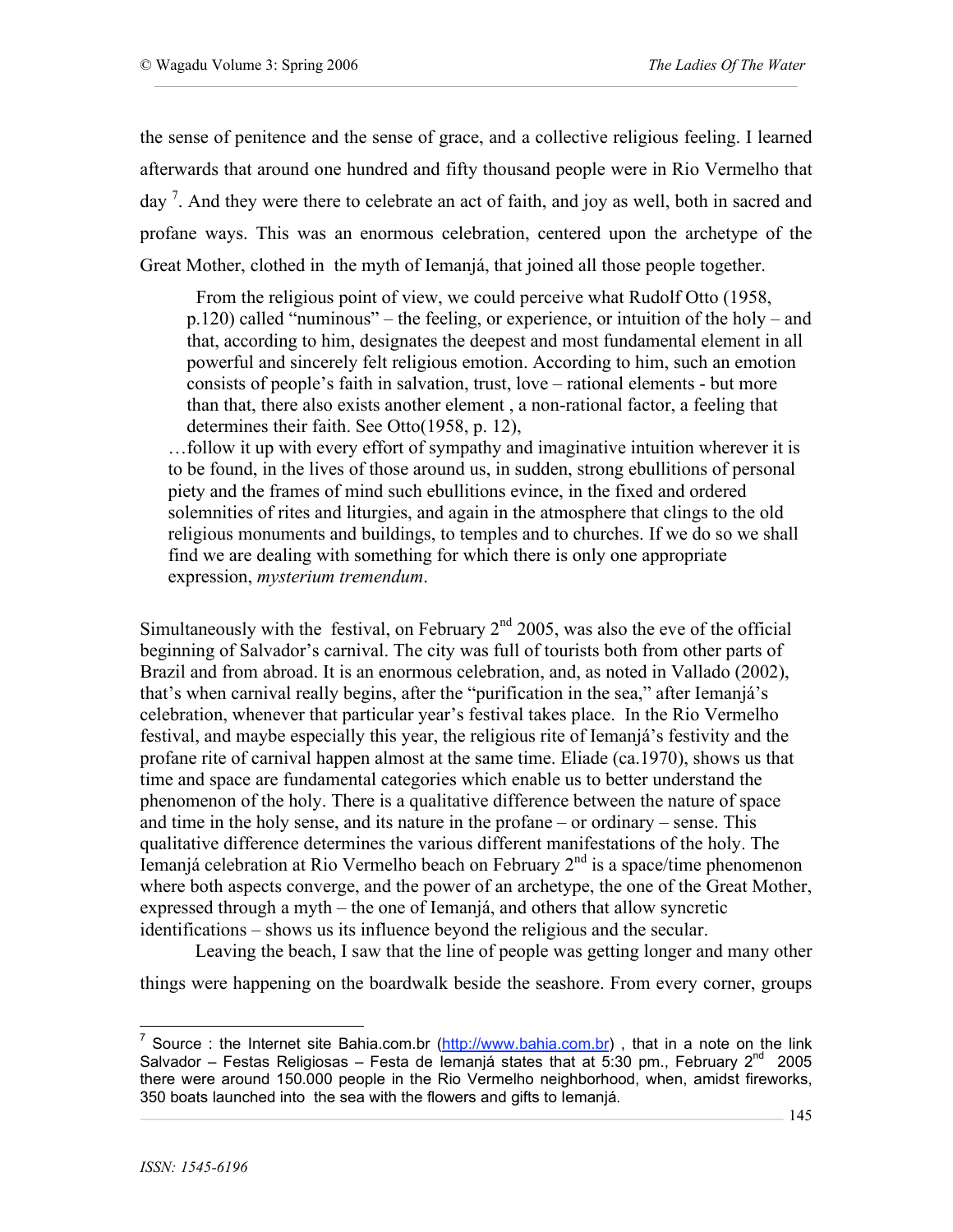of religious people from the various *terreiros <sup>8</sup>* of the city arrived in procession, singing songs in the *yoruba* language, carrying baskets full of gifts and flowers, and small statues of Iemanjá. At the same time, carnival "blocos" <sup>9</sup> walked by celebrating. I suddenly understood something else : the sacred and the profane didn't really exclude each other there. The sacred represents the mystery of the totality of life, and, in this sense, even what our limited nature calls "profane" can be considered "sacred". At the Rio Vermelho celebration, on February  $2<sup>nd</sup>$ , the conventional distinction was abolished. In any case, the myth endures. Myth, here, must be understood as a *locus* of sense <sup>10</sup>. The myth of the Queen of the Sea, as do many myths in many cultures, expresses itself through religious categories, but it is also present in people's imagery through other aspects of culture, from social life to the arts and music.

Suddenly, I saw many young girls dressed in white and blue, from a *terreiro's* group. White and blue are the traditional colors of Iemanjá. In the very middle of them, was a little girl dressed in white and yellow, wearing golden ornaments, instead of blue. "A little Oxum", I thought . Oxum is, the *orisha* of beauty and joy*,* the Mother of Gold, the Goddess of the fresh waters. She was also there, and in fact, from a different direction came along a group singing a very popular song to Her, composed by Gerônimo and Zezé Calazans for the TV series *Tenda dos Milagres*, based on the novel of the same name by Jorge Amado, the well-known Brazilian writer:

> *Nesta cidade todo mundo é d'Oxum, Homem, menino, menina, mulher Toda cidade irradia magia Presente na água doce*

 $8$  Worship temples of Candomblé and Umbanda.<br> $9$  A "bloco de carnaval" is a kind of club or association made up of people who enjoy Carnival dancing; these people get together and form a kind of club which meets, during Carnival time, in order to dance along the streets. These "blocos de carnaval" can bring together as many as 5 or 6 thousand dancers, wildly and merrily dancing the samba along the streets in Salvador, Bahia, and in many other cities and towns across the nation. These "blocos de carnaval" will inevitably attract many tourists, wishing to join in the overall fun.

 $10$  And never, as usually assumed by common-sense, as designating a "fable", or a "lie", or the "world vision of pre-rational mind." The myth exists more in its sense than its narratives, and can be identified in the contemporary world under other forms different from the classical narratives we would identify immediately as "mythic". The myth has its *logos*, and a *logos* that involves apparently contradictory aspects of a given reality, as well as emotional contents regarding the meanings of human life. On the subject, I would recommend the works of Mircea Eliade and Joseph Campbell.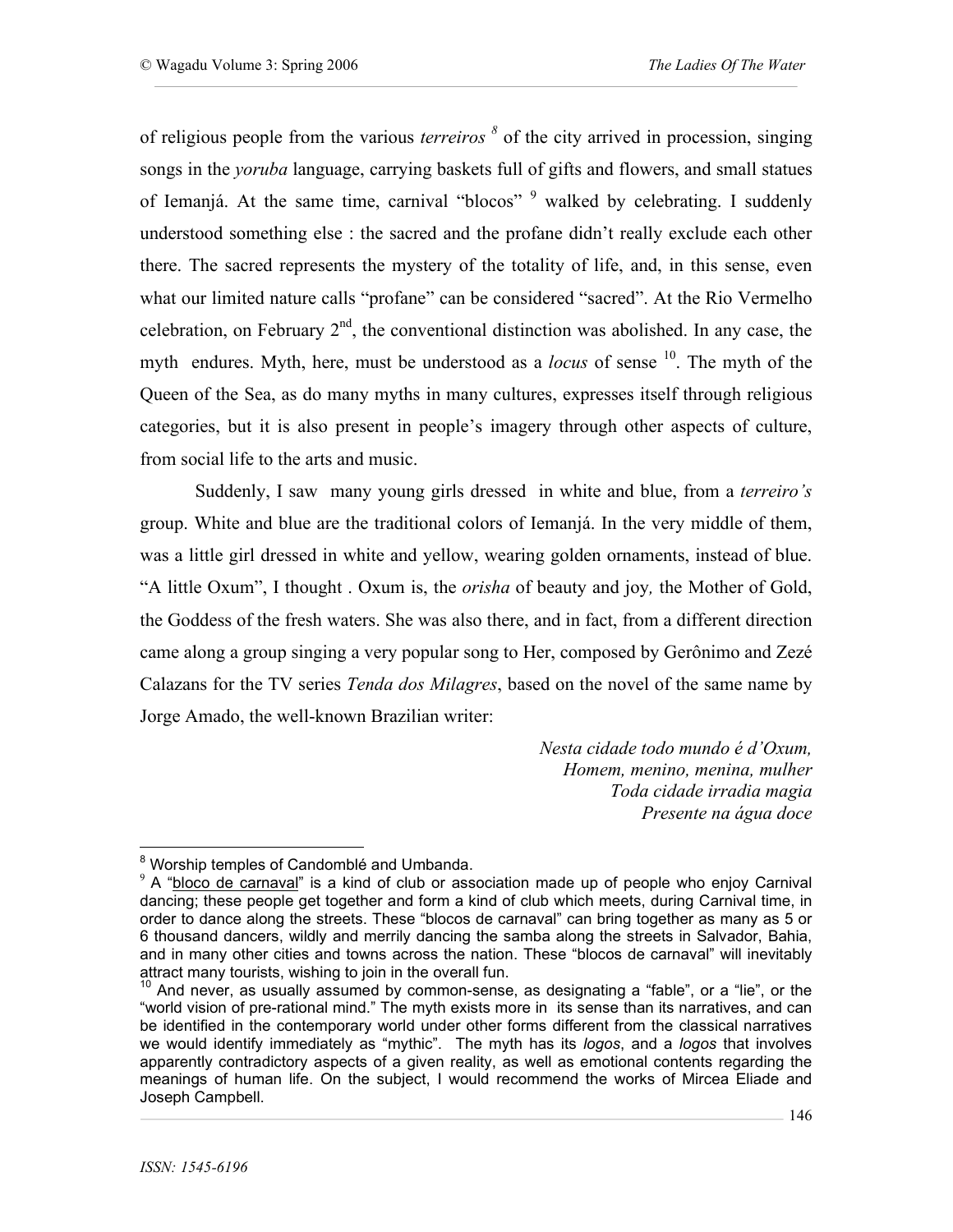*Presente na água salgada E toda cidade brilha Seja tenente ou filho de pescador Ou importante desembargador Se der presente é tudo uma coisa só A força que mora n'água Não faz distinção de cor E toda cidade é d'Oxum... 11.*

Originally, in Africa, Iemanjá was identified with fresh waters – even the traditional "hail" to Her, "*Odò Iyá,"* used by people in Brazil to praise Her, is a salutation which means "Mother of the River." In fact, in Africa, Iemanjá was the orisha of Egbá, a yoruba nation in the region between Ifá and Ibadan, related to the river *Yemoja*. Forced to migrate due to wars between Yoruba nations, the Egbá moved to the East, to Abeokutá, where the river *Ogùn* became lemanja's new domain (VERGER,1986). Brought to the Americas, and especially to Brazil, Her place of worship was transferred to the sea. Those spreading worship of Iemanjá worship in the Americas tended to consider Her as the Goddess of the Ocean, or the Queen of the Sea, source of fertility, love and sexuality, carrying the attributes of water. She is a guardian and a mother from whose breasts not only the sea but also the orishas were born, according to one of the myths about Her. If we take a look at all Her attributes in Africa and in the Americas, Iemanjá combines the qualities of strength and beauty, respect and joy, sexuality and motherhood. The latter is probably at the root of the strong syncretism with the Roman Catholic epiphanies of Our Lady. With emphasis on this identification, the sanctity of motherhood became the main quality associated with Iemanjá (She is the mother of the orishas, and the mother of people), and besides that, in Brazil, aspects like beauty, sexuality and joy were sooner associated with Oxum, and so were the powers over the fresh waters.

Originally, in Africa Oxum was the Goddess of a river with the same name in the region of Ijexá and Ijebu, Niger. In Brazil, She is the lady of fresh waters such as rivers, lakes, springs and waterfalls. It is not a widespread belief, but She was already called

 $11$  "In this town everybody belongs to Oxum/ Man, boy, girl, woman/The whole town irradiates magic/Present in fresh water/Present in salt water/ And the whole town shines/Be it a lieutenant or a fisherman's child/ or an important chief judge/ If they bring the gifts/ It's all one and the same thing / The strength that lives in the water/ Does not distinguish between skin colors/ And the whole town belongs to Oxum…" ( It belongs to Oxum).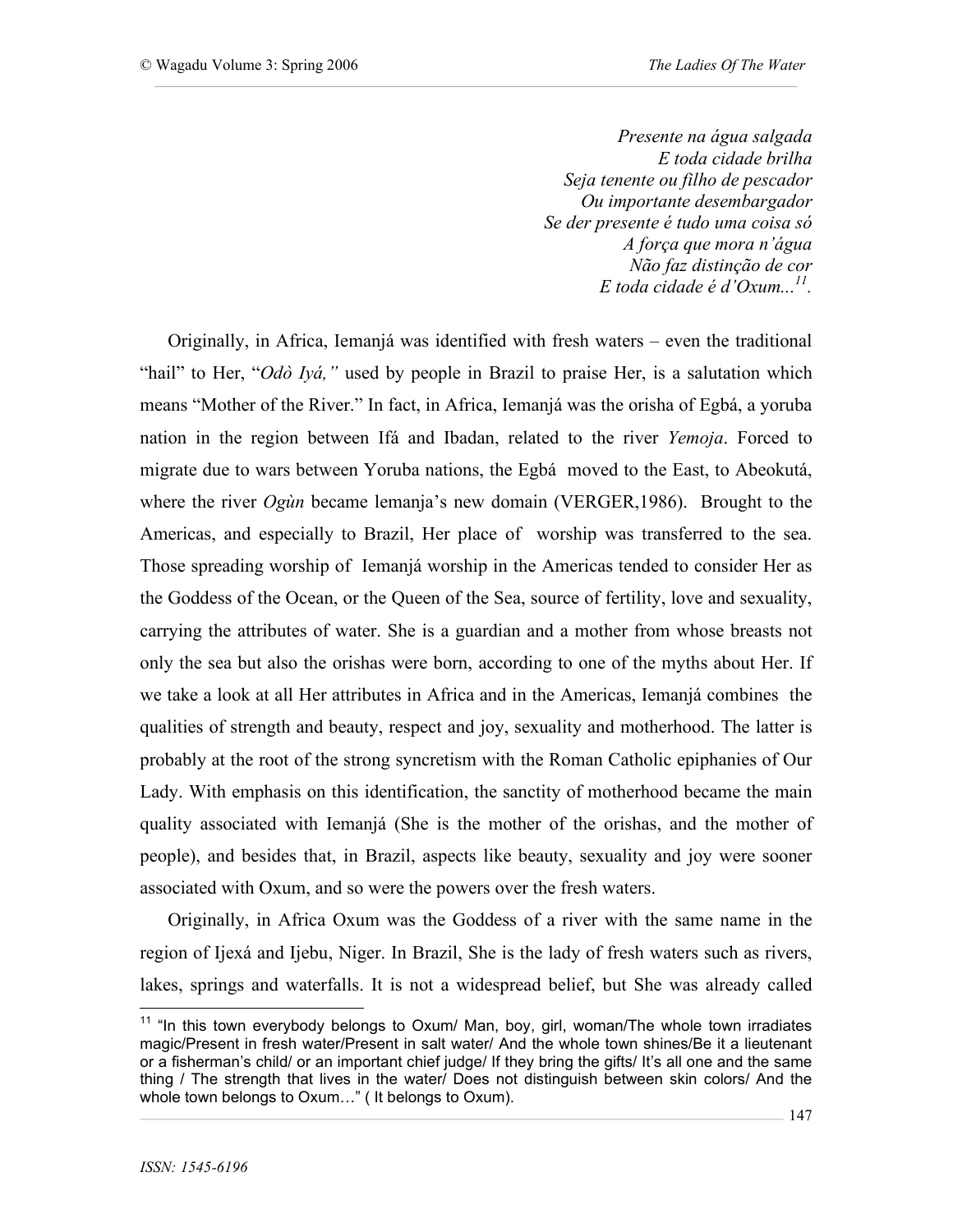"the African Venus", as registered by Murphy and Sanford (2001, p.1). Despite the cultural differences between the African Oxum and in Her diaspora to America, on the one hand, and the Roman Venus, as well as associated with the Greek Aphrodite, we can see the similarity between these representations at an archetypal level. Probably, the elements of European and African influences allowed a kind of identification beyond the symbol – Oxum or Venus - toward the archetypal character of some qualities, such as beauty and sensuality. As "the golden Aphrodite" of the Greeks, Oxum is said in Brazil to be "the Mother of Gold," and so She is also associated with abundance and fortune. The fresh waters, the ones which our lives depend immediately upon - just consider our bodily needs - may be understood as our ultimate, our essential need, therefore, our essential fortune. From this perspective, She still carries the characteristics of motherhood – She is also said to be the protector of abandoned children – that allows,Her, like Iemanjá, some identification with the Roman Catholic Our Lady. We can thus say that both Iemanjá and Oxum, despite the peculiarity of their cult in the Brazilian social context, and despite some fragmentations due to the "christianization" present in the syncretic interpretation, carry together the most elementary characteristics of an archetypal female. This archetypal female is, in turn, strongly related to the archetypal field of aquatic symbolism.

All these forces of the water and of the feminine are recognized by their *axé*. This Yoruba word is a term which has various meanings, although it essentially expresses the supernatural force that guarantees existence and allows things to happen (Barros and Napoleão, 1999, p.505). In the case of Iemanjá and Oxum, their inherent power is related to the very source of life, to the waters, whose absence would mean the effective end of life. The archetypal strength of this idea – rather, of this feeling – can be seen at the Rio Vermelho festival and in other parts of the world where such kinds of world vision are still alive. In fact, being at the Rio Vermelho festival means relief and hope for people, wishing and expressing thanks, based on the belief in a force that has to do with this elementary need – literally and symbolically - of our life: Water.

We could try to understand - as I did - what happens at the Rio Vermelho religious festival through some categories related to the religious concepts of time and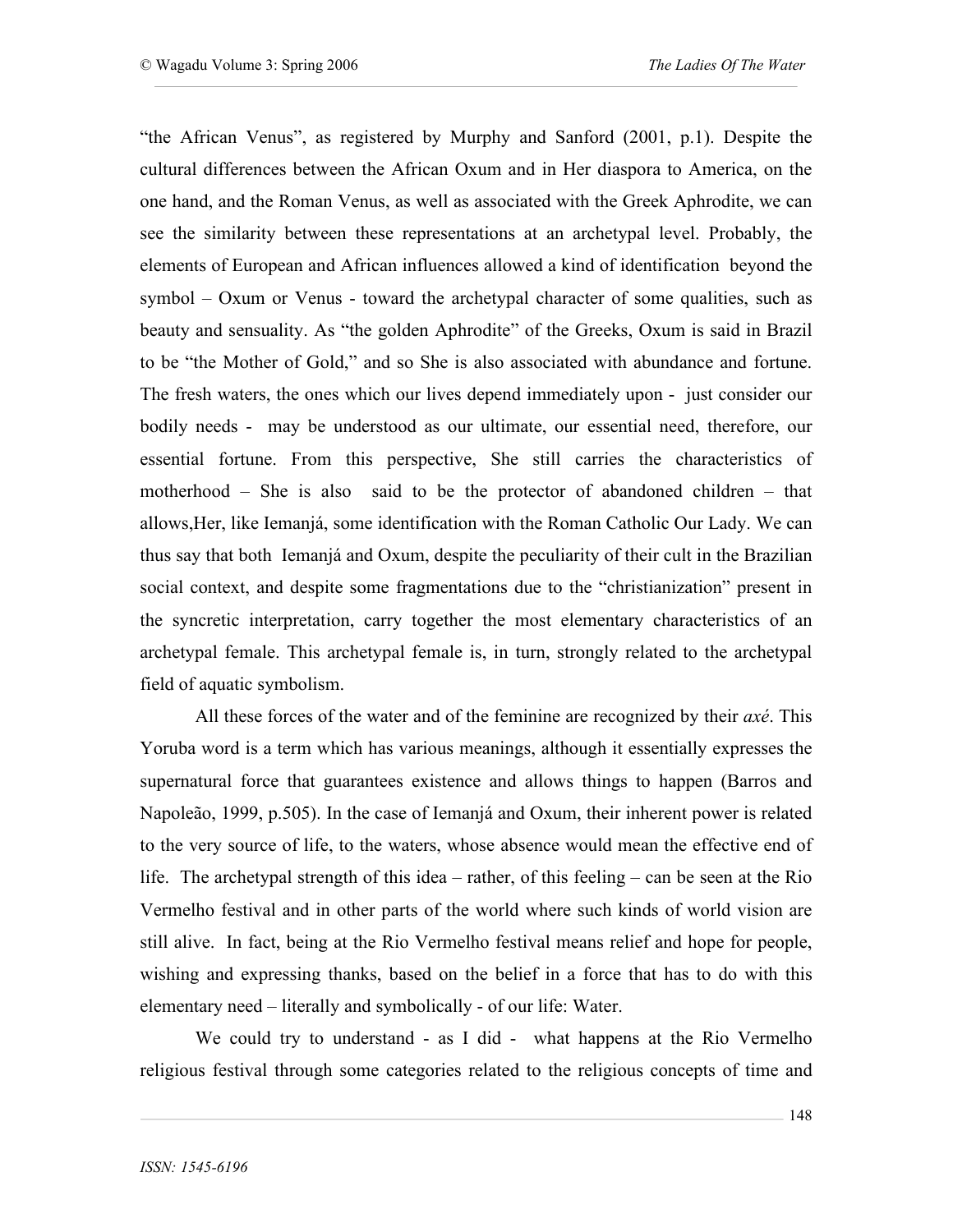space as proposed by Mircea Eliade in his *The Sacred and The Profane.* We could also understand my astonishment at some of these categories, especially the *tremendum* quoted above and which can be summarized as the astonishing feeling of being a small part of wholeness, as suggested by Rudolf Otto (1958). That day at the Rio Vermelho festival, I couldn´t avoid thinking about their books – a scholar's addiction - and wished they could be there, as passionate scholars dealing with mythology, theology and comparative religion, to see that striking demonstration of faith, or the live presence of the myth in both the Sacred and the Profane. As a living - and palpable - faith, it is concerned with the phenomenon of life in all its apparently contradictory aspects. It is something that the "worship" of reason couldn´t possibly suppress, and that keeps alive a very similar world-vision of the ancient so-called paganism; a world vision that the Semitic patriarchal religions tried to suppress but we can still see, alive and active, in 2005, on a beach somewhere along the coastline of Brazil. Let us also keep in mind what all of us can read in the academic literature about the old faith of archaic cultures: a religion of nature, both of our nature as human beings and of nature as a whole, honored in its most elementary aspects, including the strong emotion involved in it. What is more, we can see there in Rio Vermelho how, in spite of the specific theologies of Catholicism and of Candomblé in their most traditional forms (both disapprove of syncretism ), a people's faith finds its own way of recognizing within a plurality of representations a unique meaning. By a "miracle of the people", Iemanjá is Our Lady of Conception, as is Oxum in some instances. And , at the same time, in the collective unconscious a relation has been established between water and the feminine, due to their inherent association as sources of life.

 It is always astonishing to comprehend intuitively, and not only to understand intellectually, how the cult to the Great Goddess is still alive despite all attempts through history to suppress its rites in the most diverse cultures.. Now She is worshipped in different ways in other places where She still dances on the beaches, in the rivers, in the rain. And I can´t help thinking that the loss of perception of the holiness of water is at the root of the problems we will face in this millenium as they relate to water pollution, and even the threat of the scarcity of this resource which is so essential to life. And I use the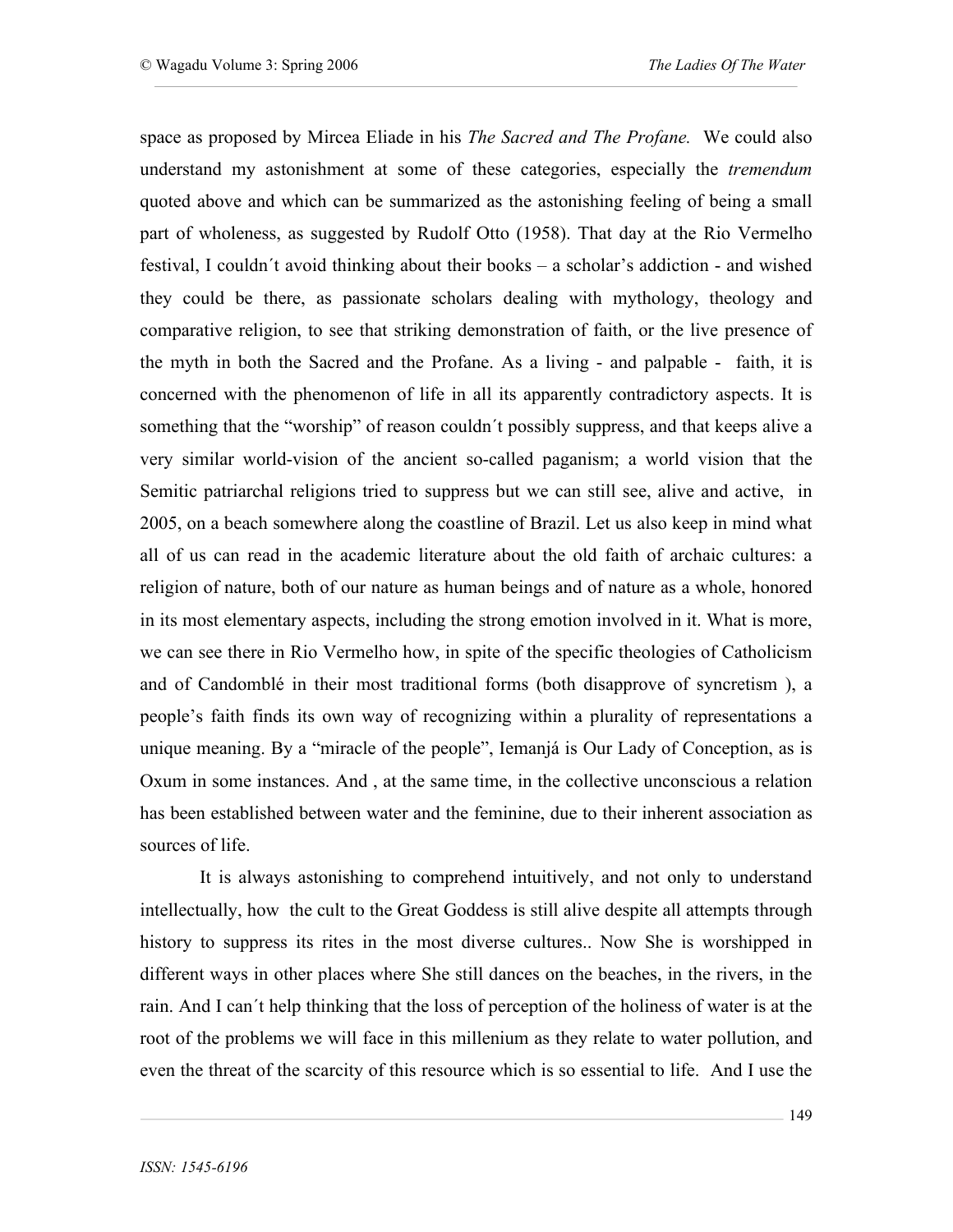word "holy" here not only in the religious sense, but also in a sense of (w)hol(e)y understood through respect for nature as a whole; this has to do with something fundamental, elementary, that is our condition in a way that can be easily accepted even by any atheist : without water we would not exist. It is, put simply, a biological fact. And this fact is so imperative that it transcends factuality and becomes one of the richest complexes of symbolism produced by the human spirit.

Considering it within a religious context or not, water as an archetypal symbol is understood as a primal force of life, for our very subsistence is directly dependent on it. It is a condition *sine qua non* of existence considered as a basic aspect of life, as it is the condition for all animal and vegetable life. The waters are present , literally or analogically, as basic facts of human existence: the blood, the bag of waters (or amniotic fluid), the waters of sexual arousal. Ambiguous in itself, it is at the same time, on the one hand, vital for life, and, on the other hand, it assumes destructive forms – we still have fresh in our memories its overwhelming power as seen in the South Asia tsunamis in December, 2004. The water we need to drink in order to survive is the same that can drown us and lead us to death.

These strong "life and death" characters of water relate it symbolically to the totality of potentials, to the field of all virtualities. So, it is the matrix of all possibilities of existence, as pointed out by Eliade in his *Treatise of History of Religions*, in the chapter on aquatic symbolism (ELIADE, 1990). As he points out, the waters are the basis for all cosmic manifestation, the cradle of all germinations, where all forms arise from and where they will return, be it by regression or cataclysm. They are *fons et origo*. On the ritual side, the immersion in the waters is related to both dissolution and regeneration, as a rebirth (ELIADE,1990, p.231-2). Water is, thus, a symbol of the essence of life itself. Eliade also points out that water is symbolically compared or connected to the moon: both rhythms are coordinated by the same cyclic destiny, making up an anthropocosmic cycle of fecundity – associated with femininity (ELIADE, 1990, p.232)<sup>12</sup>.

 $12$  Aquatic symbolism – if we think about it as related to the idea of waters as an archetypical field of representation - is so important that it is present in all cultures and its symbols have variations including the gender ones – as the rain, for instance, is sometimes represented as "masculine". We are dealing here only with its associations with women.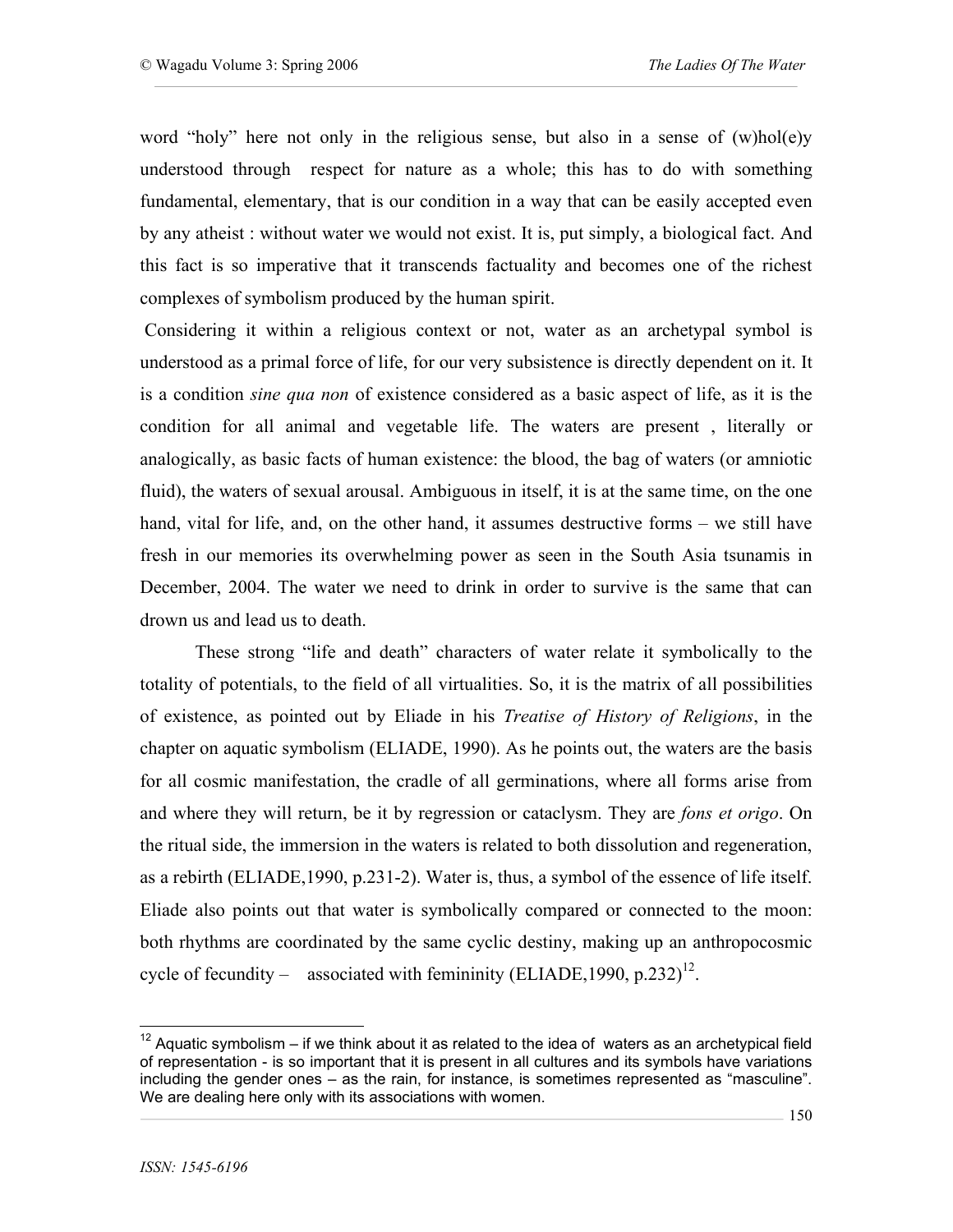Chevalier and Gheerbrant (1997) consider that aquatic symbolism has three dominant aspects: as a source of life, purification and regeneration, and they also consider both the creative and the destructive aspects of water. They also regard water as a symbol of unconscious energies, thus related to the most emotional aspects of our beings. Iemanjá is said to be "a dona das cabeças" - the owner of the heads, although each individual can be said to be the son or daughter of one of the sixteen orishas most worshipped in Brazil. In this sense, a myth tells us that, even before the creation of mankind, Olodumaré  $13$  bestowed upon Iemanjá the power over all the human heads. According to Vallado (2002, p.59), the Yoruba people believe that each person, when born, chooses her/his own head (*orí*), in such a way that her/his destiny and personal characteristics as well as her/his faith will depend upon this choice. One´s head – the *orí* – has her/his own existence and must be fed and worshipped, so that one´s head can give happiness to her/his owner. So, as the owner of all heads, Iemanjá has to do with conscience, with our personality, with our emotional imbalance, with our individuality. As a person interviewed by the anthropologist Rita Segato and quoted by Vallado (2002, p. 63) says, we should put ourselves in Iemanjá's hands, "so that we won't go crazy over silly things".

Iemanjá and Oxum may be seen as symbols of the survival of a world vision where nature and mankind are understood as expressions of the same totality, and not only as terms in a subject/object relationship, and where the divinity of the feminine is recognized as an essential vital force, the same as the waters are. Moreover, in the religious sense, their archetypal figures may point to a lost aspect of the relationship between humankind and nature, transformed by our techno-scientific world into a field of exploitation. Despite the pseudo-rationality claimed by our age, this exploitation has a very irrational aspect, as we are now threatened by its poor use, and this is true especially in relation to water, now an urgent issue. On the other hand, on the supposed irrational side of the myth, the sense of interdependence between human nature and its environment still exists, as well as a sense of respect generated by this sense of interdependence. At this dangerous time in our lives that is being shaped by the

<sup>&</sup>lt;sup>13</sup> Supreme Being of the Universe, according the Nago-Yoruba theology. He creates from His own forces the orishas, and entrusted them with the creation of our world.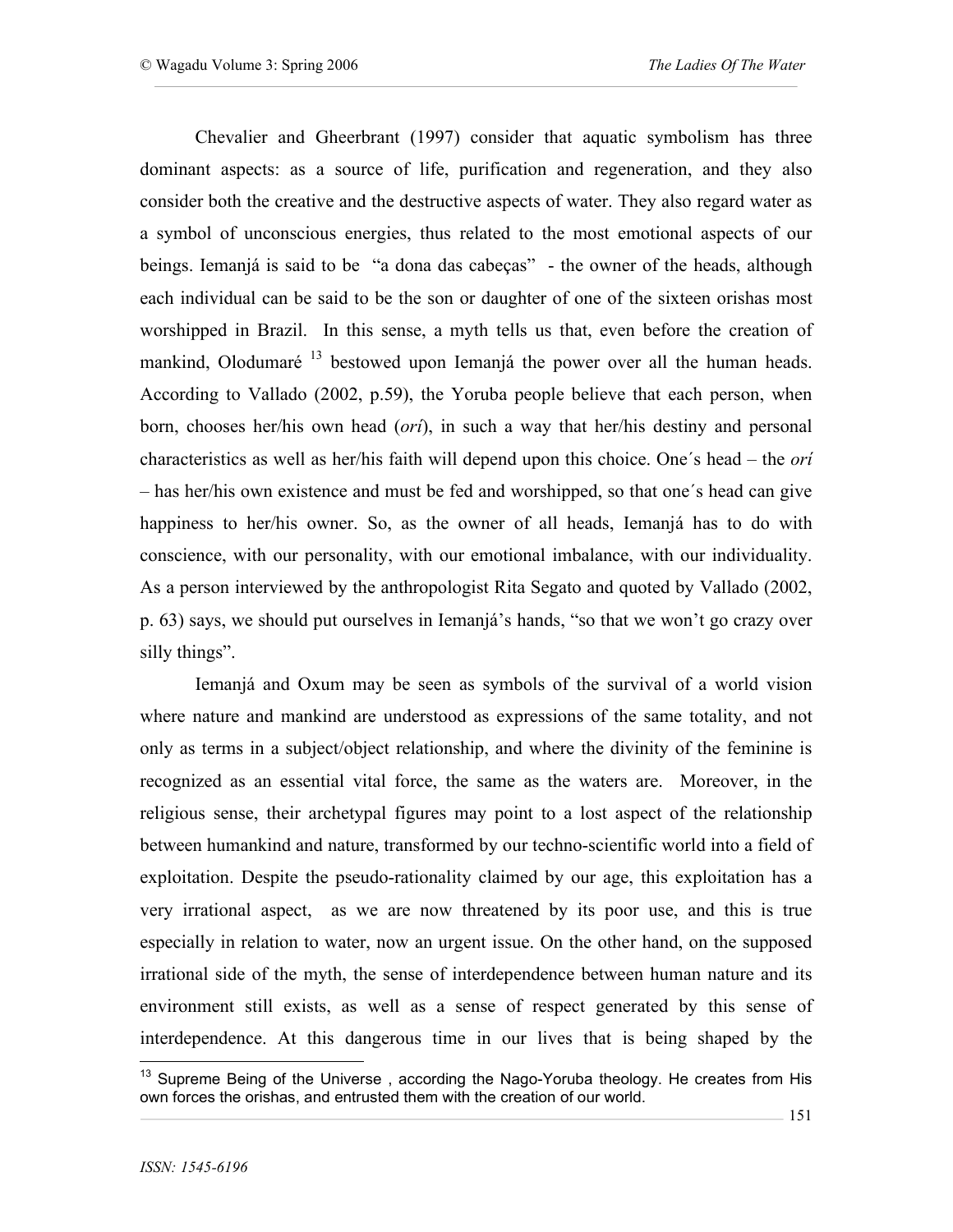continuous deterioration of our water resources, it would be vital to rescue this *locus* of sense that is given by the myth. This is directly related to our survival: if we do not preserve the sense of respect for water, our survival will truly be in danger. We do not need to be religious in order to realize that. We have only to pay attention to our most elementary needs, beyond the "rational" building of contemporary culture, constructed over complicated socio-economic considerations based on the dominant structures of power in the contemporary world.

That day, in Rio Vermelho, wandering around the seashore, I reached a small hill, at the opposite side of the one where the line of people stretched itself. At the foot of the hill there was a very small chapel, dedicated to Saint Barbara. Another lady of the waters in Brazilian syncretism, Saint Barbara is related to Oiá, also called Iansã, who as the song says "comanda os ventos e a força dos elementos na ponta de seu florim" <sup>14</sup>. Oiá-Iansã, besides being the orisha responsible for the transport of the souls to the "other world" after death, is also considered to be the Lady of the Storms, the "senhora das nuvens de chuva" 15. She is responsible for the fury of the elements, and She has the powerful characteristics of a warrior. As Oxum, she was also present at the Iemanjá celebration : many people went there, and got the blessing given by a Candomblé lady, who takes care of the chapel, through the use of an especially prepared moisture of water perfumed with herbs. There the cycle was complete : the sea, the fresh waters, the rain.

Maybe, in our present situation the warrior qualities of Oiá-Iansã, and the water qualities She represents, related to the fury we can see in the storms, indicate our impotence before its power. This may remind us of the need to pay careful attention to the loss of control when we intervene with nature, which might make nature's counterreaction a real threat to our survival. Maybe Oiá-Iansã's quality of determination can be a call to our conscience in order to fight against this threat, created by ourselves out of our own stupidity. The mechanistic illusion that we can dominate nature has finally turned against ourselves. Oiá-Iansã reminds us that this domination is not possible without eventual dangerous consequences, or even more, that in fact we dominate nothing. The

 $14$  From a Caetano Veloso song, (As Ayabás) : She " commands the winds and the power of elements at the tip of her sword". <sup>15</sup> "the lady of the rain clouds".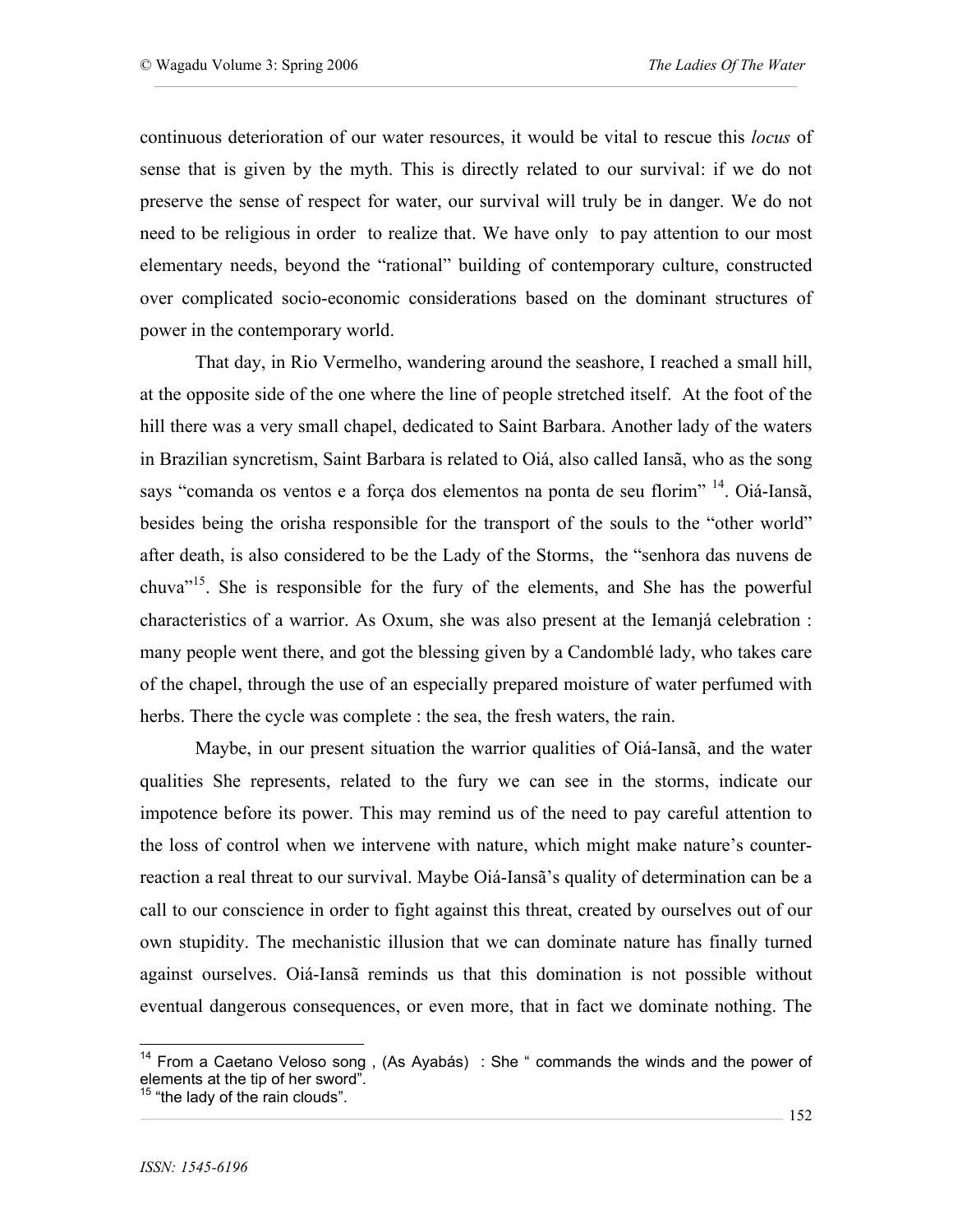world of nature, beyond our human world, in fact involves and demands respect for it. If we don´t restore this respect, nature will probably have no mercy on us. Maybe if we can see nature's holiness again and if we are able to develop a cooperative way of dealing with it, we can have hope for survival as part of this totality; a totality to which we surely belong.

Leaving Rio Vermelho that day , I wished to be there again, to wake up very early in the morning – maybe lining up with the people – or maybe at the end of the day, to see the various boats leaving with gifts. The second option seems more reasonable : I knew due to Vallado (2002, p. 172), that the line of people usually begins to be formed on the eve of February  $2^{nd}$ . But if the circumstances of life don't allow it, it doesn't matter. Brazil has eight thousand kilometers of coast, so much seashore. So anyway, anywhere, we can always remember that. As Caimmy's song goes...

## **Dia dois de fevereiro,**

*Dia de festa no mar. Eu quero ser o primeiro A saudar Iemanjá. Escrevi um bilhete para ela Pedindo para ela me ajudar. Ela então me respondeu Que eu tivesse paciência de esperar O presente que eu dei p'ra ela De cravos e rosas vingou Chegou, chegou, chegou, Afinal que o dia Dela chegou... ("Dois de Fevereiro", Dorival Caymmi) 16*

## **REFERENCES :**

BARROS, José Flávio, and NAPOLEÃO : Ewé Òrìsà, Ed. Bertrand Brasil, Rio de Janeiro : 1999.

<sup>&</sup>lt;sup>16</sup> " The second February/Celebration day at the sea-shore/ I want to be the first/ To greet Iemanjá /I wrote her a note/ Asking for her help/ She therefore answered me/ To be patient to wait/ The gift I gave Her/Of carnations and roses had blossomed/ It arrived, it arrived, it arrived/ Her day has arrived after all.". Song by the well-known Brazilian music composer Dorival Caymmi, to praise Iemanjá.